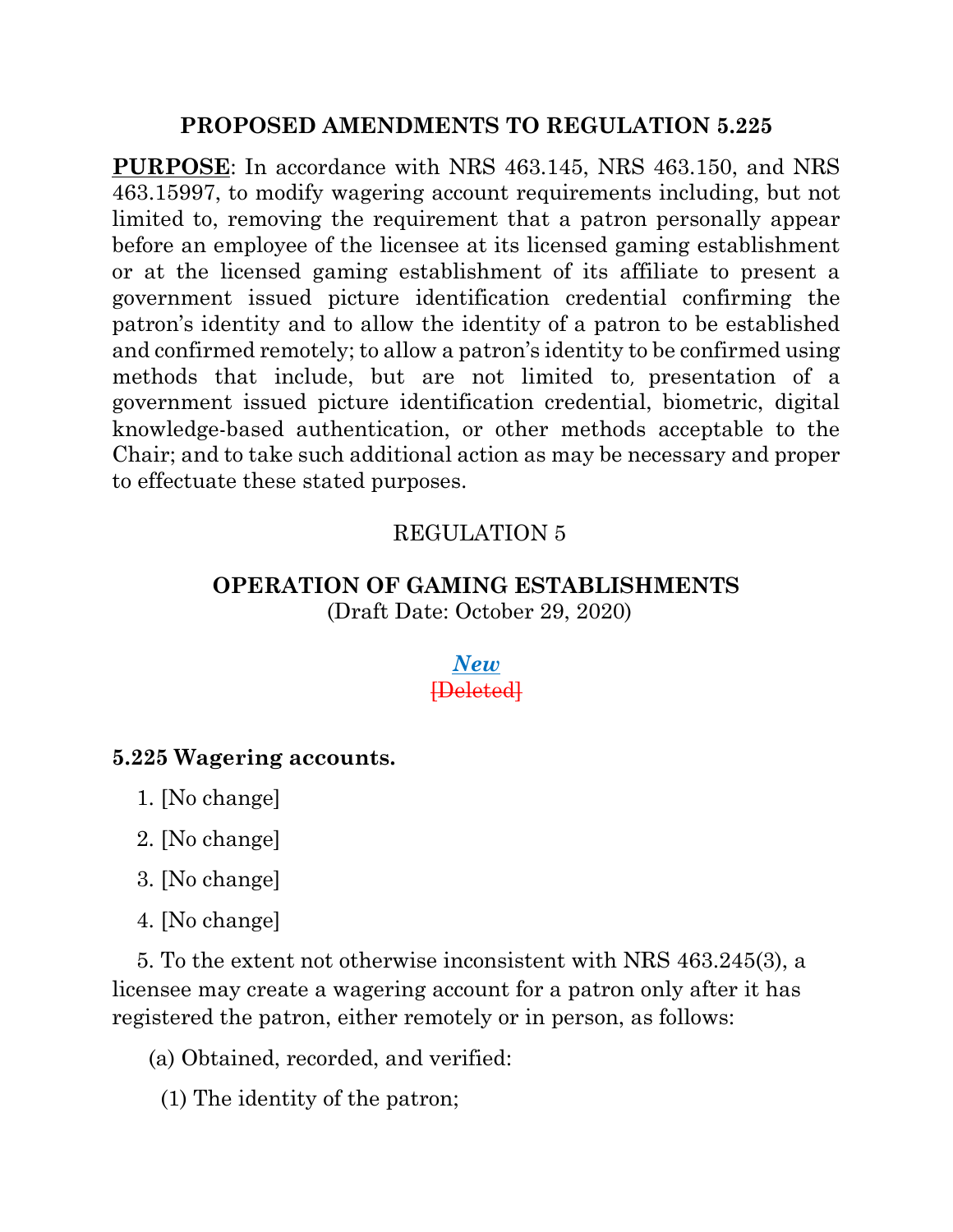(2) The patron's date of birth;

(3) The patron's physical address; and

 (4) The last four digits of the patron's social security number, if a United States resident.

(b) Have the patron affirm:

 (1) That the information provided by the patron to the licensee to open the wagering account is accurate;

 (2) That the patron has reviewed and acknowledged the rules and procedures established by the licensee for use of the wagering account;

 (3) That the patron has been informed of and acknowledged that they are prohibited from allowing any other person not assigned to the wagering account access to or use of their wagering account; and

 (4) That the patron consents to the monitoring and recording by the licensee and the Board of the use of the wagering account.

 (c) Determined that the patron is not on the list of excluded persons established pursuant to NRS 463.151 and Regulation 28.

 $\rightarrow$  A licensee may assign more than one patron to a single wagering account provided that each additional patron is registered as provided herein.

6. [No change]

 7. A licensee shall not allow a patron to make any wagers using the wagering account until *the following occurs:*

 $(a)$   $\ddagger$  The patron personally appears <del>[before an employee of the</del> licensee] at [its] *the licensee's* licensed gaming establishment or at the licensed gaming establishment of **fits** the *licensee's* affiliate where the [patron presents a government issued picture identification credential confirming the] patron's identity *is confirmed*[.] *; or*

 *(b) The identity of the patron is established and confirmed remotely.*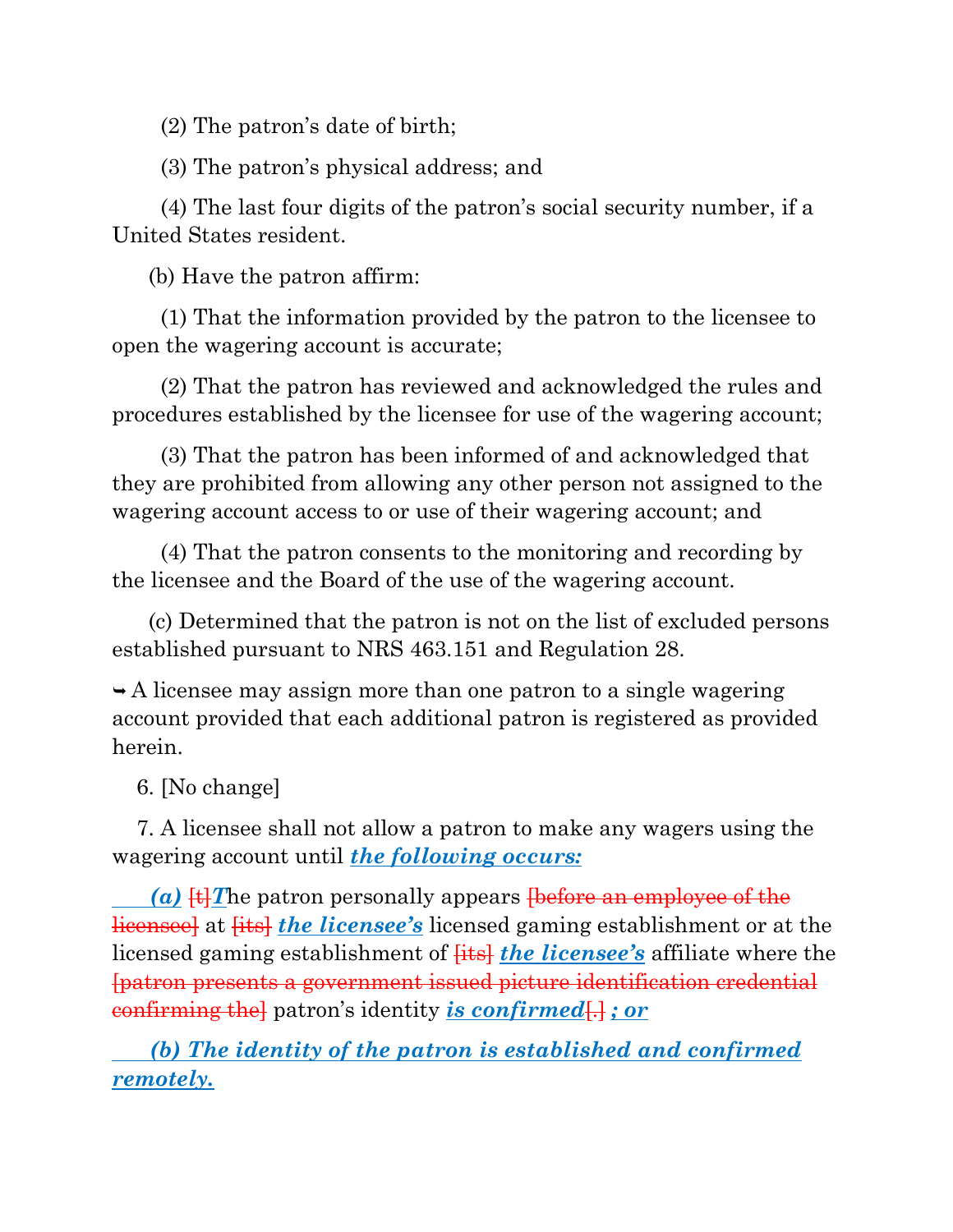*Acceptable methods that can be used to confirm a patron's identity include, but are not limited to, presentation of a government issued picture identification credential, biometric, digital knowledge-based authentication, or other methods acceptable to the Chair.*

- 8. [No change]
- 9. [No change]
- 10. [No change]
- 11. [No change]
- 12. [No change]
- 13. [No change]
- 14. [No change]
- 15. [No change]

 16. A licensee shall suspend a wagering account if the wagering account has not been used to make any wagers for a consecutive 16 month period. The licensee may re-activate a suspended wagering account only after re-verifying the information required by subsection  $5(a)$  of this regulation and upon  $f$ the patron presenting a current government issued picture identification credential] *confirming the patron's identity in accordance with subsection 7 of this regulation*.

- 17. [No change]
- 18. Responsible Gambling.

(a) Licensees shall ensure that  $\frac{1}{2}$ , within one year following the effective date of this regulation, its patrons have the ability to select responsible gambling options associated with their wagering account that include deposit limits establishing the amount of total deposits a patron can make to their wagering account within a specified period of time.